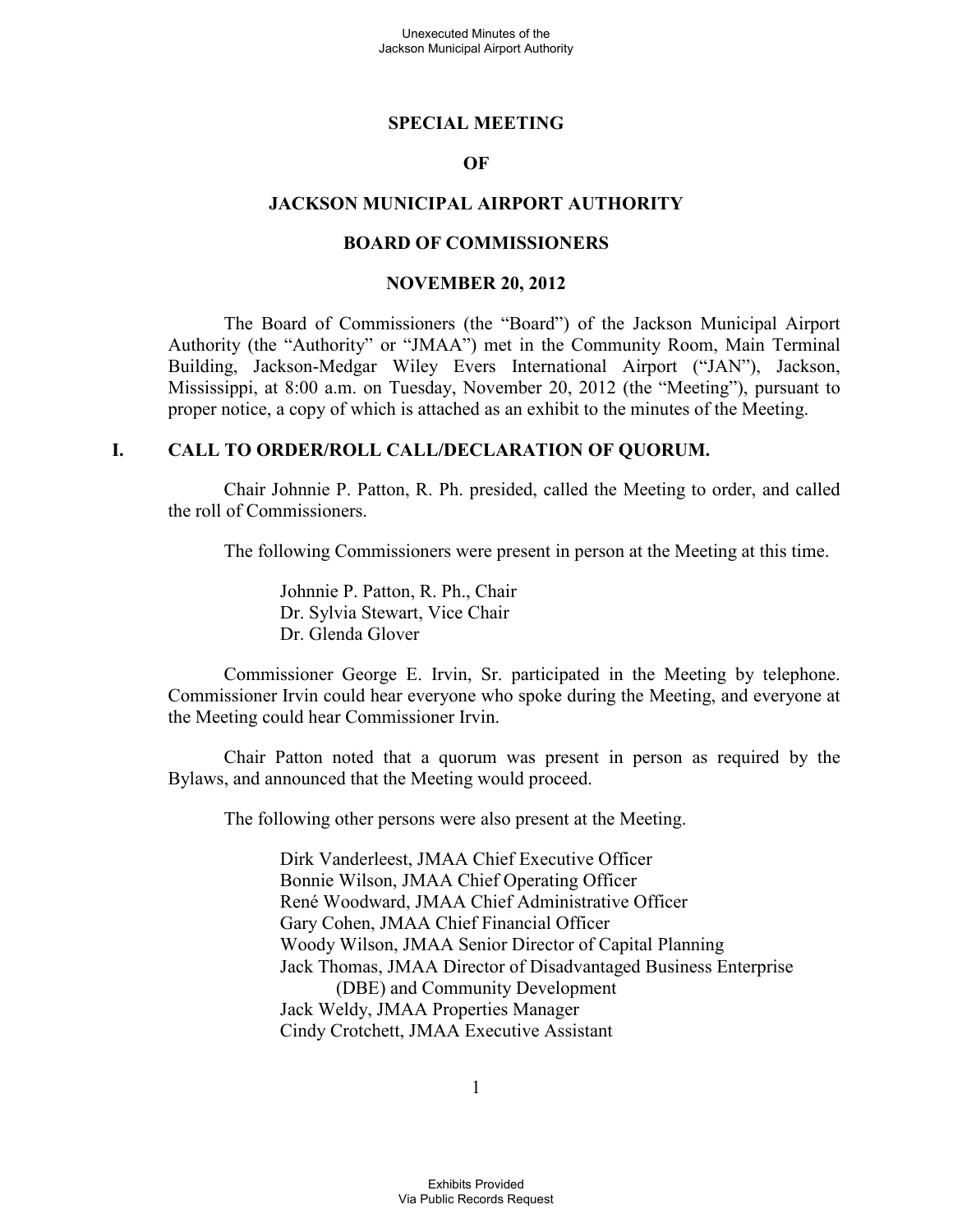Frank Ervin, JMAA Airport Security Liaison Kimberly Farmer, JMAA Administrative Project Support Shawn Hanks, JMAA Information Technology & Telecommunications Specialist Rhonda Knight, JMAA Human Resources Manager Ronald Marsalis, JMAA Police Lieutenant Joyce Tillman, JMAA Facilities Engineer Chuck Lott, Neel-Schaffer, Inc. John Bourgeois, Waggoner Engineering, Inc. Matthew O'Brien, Denbury Onshore, LLC John Mills, Denbury Onshore, LLC Gary Stewart, Denbury Onshore, LLC Alan Moore, Baker Donelson Bearman Caldwell & Berkowitz Jeff Wagner, Baker Donelson Bearman Caldwell & Berkowitz Marlena Pickering, Baker Donelson Bearman Caldwell & Berkowitz

#### **II. APPROVAL AND EXECUTION OF MINUTES.**

#### **A. Open Session and Executive Session of the Regular Monthly Meeting of the Board of Commissioners, October 18, 2012.**

After discussion, upon motion duly made by Commissioner Stewart, seconded by Commissioner Glover, and unanimously approved by the affirmative votes of all Commissioners present, the minutes described above were approved as presented and directed to be filed in the appropriate minute book and records of the Authority.

#### **III. PUBLIC COMMENTS.**

None.

## **IV. DENBURY ONSHORE, LLC – REQUEST FOR MINERAL LEASES.**

In the interest of time, Chair Patton asked Mr. Vanderleest to present at this time the request by Denbury Onshore, LLC ("Denbury") for certain mineral leases at JAN. Mr. Vanderleest then introduced Matthew O'Brien, John Mills and Gary Stewart of Denbury, who discussed with the Board certain proposed leases for mineral rights at JAN.

During discussion, Mr. Wagner advised the Board that Denbury had provided the Authority with copies of its title search records for land parcels at JAN, information of significant importance and help to the Authority.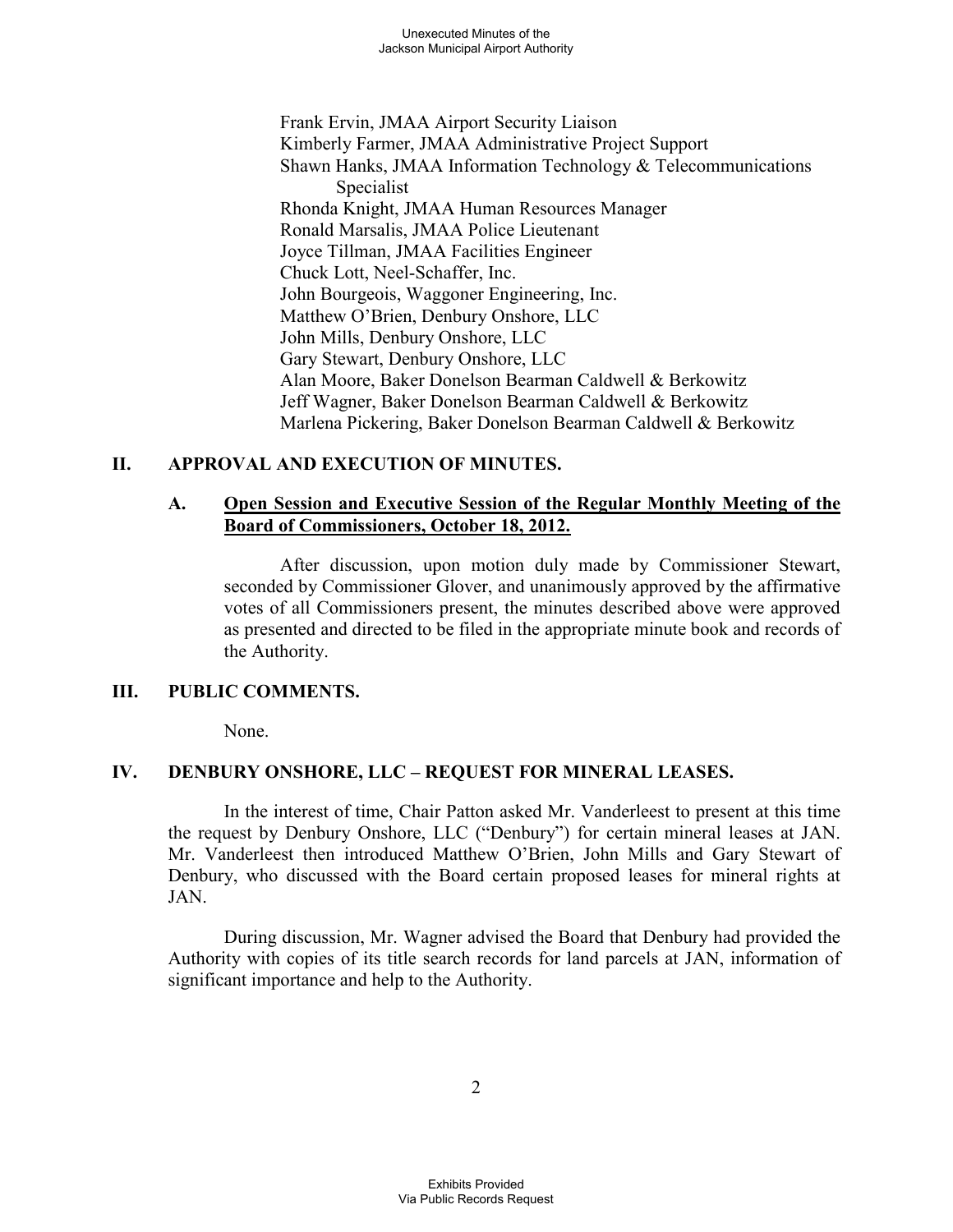After discussion, upon motion duly made by Commissioner Glover, seconded by Commissioner Stewart, and unanimously approved by the affirmative votes of all Commissioners present, the Board adopted the following resolution.

#### **RESOLUTION APPROVING AND AUTHORIZING NEGOTIATION AND EXECUTION OF MINERAL LEASES WITH DENBURY ONSHORE, LLC**

**WHEREAS**, the Board of Commissioners (the "Board") of the Jackson Municipal Airport Authority (the "Authority") previously approved and authorized an agreement with Denbury Onshore, LLC ("Denbury"), whereby Denbury performed a 2-D geophysical survey of certain areas at Jackson-Medgar Wiley Evers International Airport ("JAN"); and

**WHEREAS**, pursuant to that survey, Denbury now wishes to enter into one or more mineral leases (the "Leases") with the Authority and, as appropriate, the City of Jackson, Mississippi (the "City"), whereby Denbury would lease the mineral rights to certain areas owned by the Authority and the City and comprising a portion of JAN; and

**WHEREAS**, the staff of the Authority has recommended that the Board approve and authorize negotiation and execution of leases between (i) Denbury and the Authority, granting Denbury the mineral rights to 290.79 gross acres/131.94 net acres at JAN (the "Authority Lease"); and (ii) Denbury, the City and the Authority, granting Denbury the mineral rights to 2546.51 gross acres/1886.88 net acres at JAN (the "Joint Lease"); both the Authority Lease and the Joint Lease to include royalty payments of three-sixteenths per acre and a \$100 per mineral acre bonus; and

**WHEREAS**, the Board has considered the proposal by Denbury and the recommendations of the staff of the Authority;

**NOW, THEREFORE, BE IT RESOLVED**, the Board hereby determines that it would be in the best interests of and in furtherance of the duties and responsibilities of the Authority to, and the Board hereby does, approve and authorize negotiation and execution of the Authority Lease and the Joint Lease with Denbury, said Authority Lease and Joint Lease to be in such form and to contain such terms and conditions consistent with the foregoing and as required by the Federal Aviation Administration, as may be deemed appropriate by the Chief Executive Officer of the Authority, as evidenced by his execution thereof.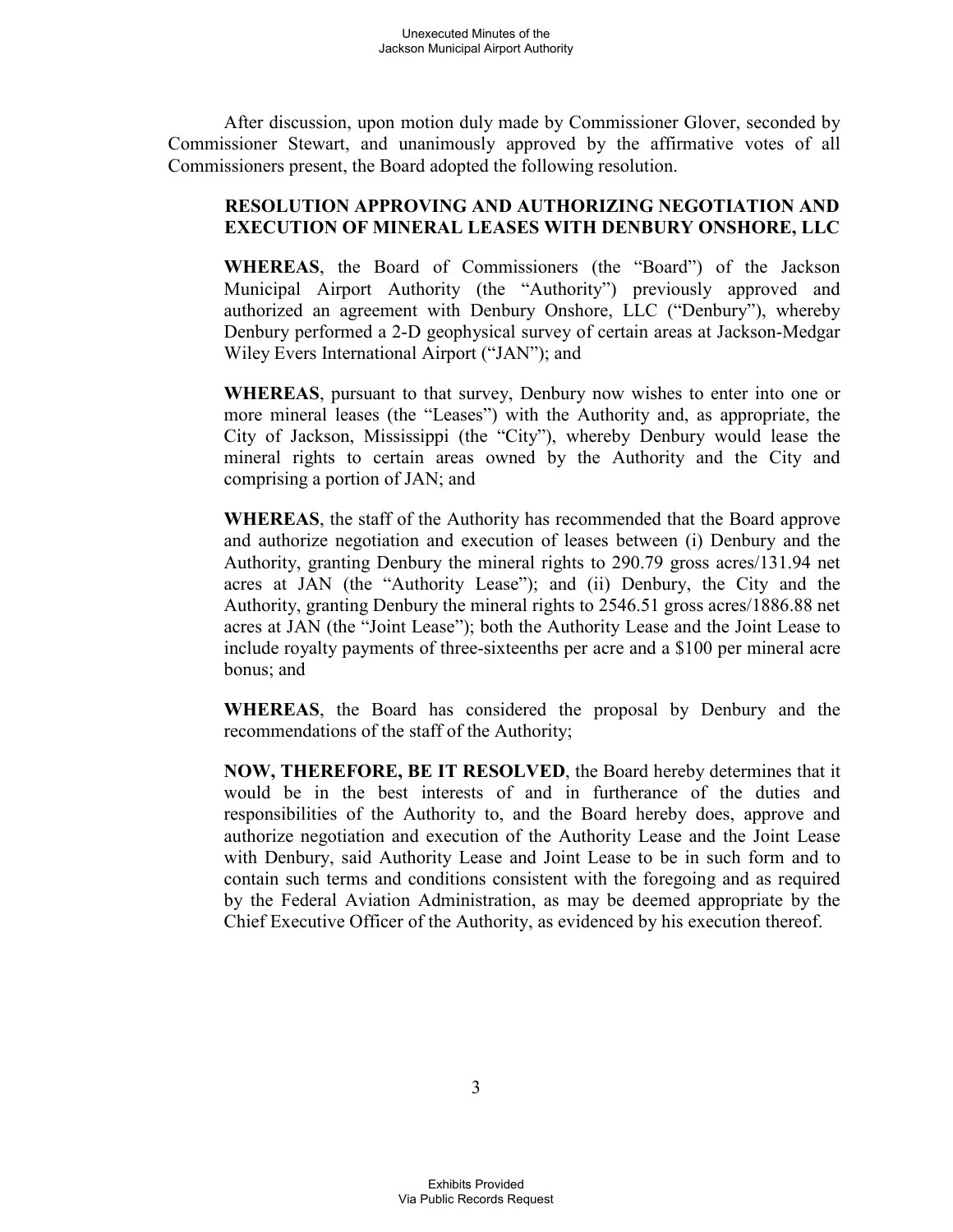#### **V. REPORTS.**

## **A. Chief Executive Officer.**

**1.** *Airport Project Manager Summary, Period Ending October 31, 2012.* 

## **2.** *Airport Activity Statistics Report, Period Ending October 31, 2012.*

Mr. Vanderleest directed the Board's attention to the Airport Project Manager Summary and the Airport Activity Statistics Report as found in the packet distributed to the Board prior to the Meeting (the "Packet"), and discussed these reports with the Board. A copy of the Packet is attached as an exhibit to the minutes of the Meeting.

## **3.** *Employee Recognitions.*

a. Employee of the Month, November 2012: Frank Ervin, Airport Security Liaison, Operations & Security Department.

Mr. Vanderleest recognized and commended Mr. Ervin for being named Employee of the Month for November 2012.

#### **4.** *Other Matters.*

a. Customer Service Holiday Program.

Mr. Vanderleest said that the staff had initiated its special customer service holiday program for Thanksgiving. The program will be continued through the Christmas and New Year's holidays.

b. Dispute with Rifenburg Construction Company, Inc., East Parallel Runway 16L/34R Pavement Rehabilitation, JAN.

> Mr. Vanderleest advised the Board that JMAA had received a check from Rifenburg Construction, Inc. ("Rifenburg") in the amount of \$686,910 as part of the settlement agreement entered into with Rifenburg in connection with this matter.

c. December 20, 2012, Special Board Meeting.

Mr. Vanderleest reminded the Board that the Board had previously decided to cancel the December Work Session and Regular Meeting and hold a single Special Meeting of the Board at 4:00 p.m. on Thursday, December 20, 2012. Mr. Vanderleest suggested that the Board change the time for that meeting to 2:30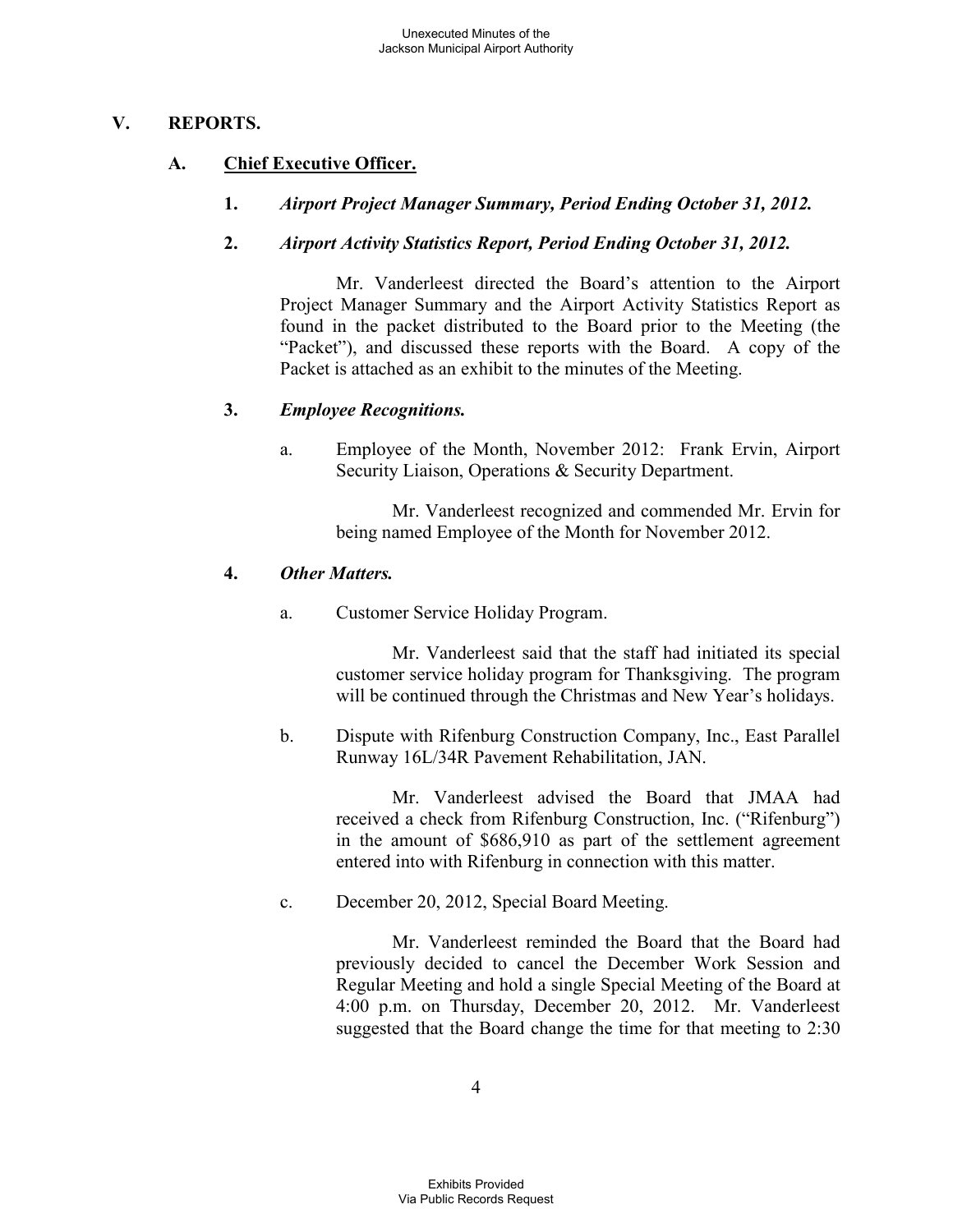p.m., so that representatives from NERA could present to the Board a summary of the recent Disparity Study completed for JMAA by NERA.

After discussion, the Board agreed with Mr. Vanderleest's suggestion and instructed legal counsel to draft and distribute a new notice of the Special Meeting on December 20, 2012, to begin at 2:30 p.m.

d. JMAA Employee Benefits.

Mr. Vanderleest directed the Board's attention to the memorandum in the Packet, which described this matter, and discussed this matter with the Board. Mr. Vanderleest reminded the Board of its prior discussions regarding certain employee benefits and the staff's recommendation that the Board consider formally approving and adopting all current employee benefits available to JMAA employees.

During discussion, Mr. Vanderleest compared each of the benefits offered by JMAA to the comparable benefit offered by the State of Mississippi. Mr. Vanderleest said that the staff intends to provide a current description of all employee benefits in all future annual budgets presented to the Board for review and adoption.

After discussion, upon motion duly made by Commissioner Stewart, seconded by Commissioner Irvin, and unanimously approved by the affirmative votes of all Commissioners present, the Board adopted the following resolution.

## **RESOLUTION APPROVING AND ADOPTING BENEFITS AVAILABLE TO EMPLOYEES OF THE JACKSON MUNICIPAL AIRPORT AUTHORITY**

**WHEREAS**, from time-to-time and in accordance with applicable law, the Jackson Municipal Airport Authority (the "Authority") has offered its employees certain benefits; and

**WHEREAS**, the staff of the Authority and the Authority's legal counsel have recommended that the Board of Commissioners (the "Board") of the Authority review and consider, approve and adopt all benefits currently available to Authority employees (the "Employee Benefits"), as set out in the undated Memorandum which discusses this

5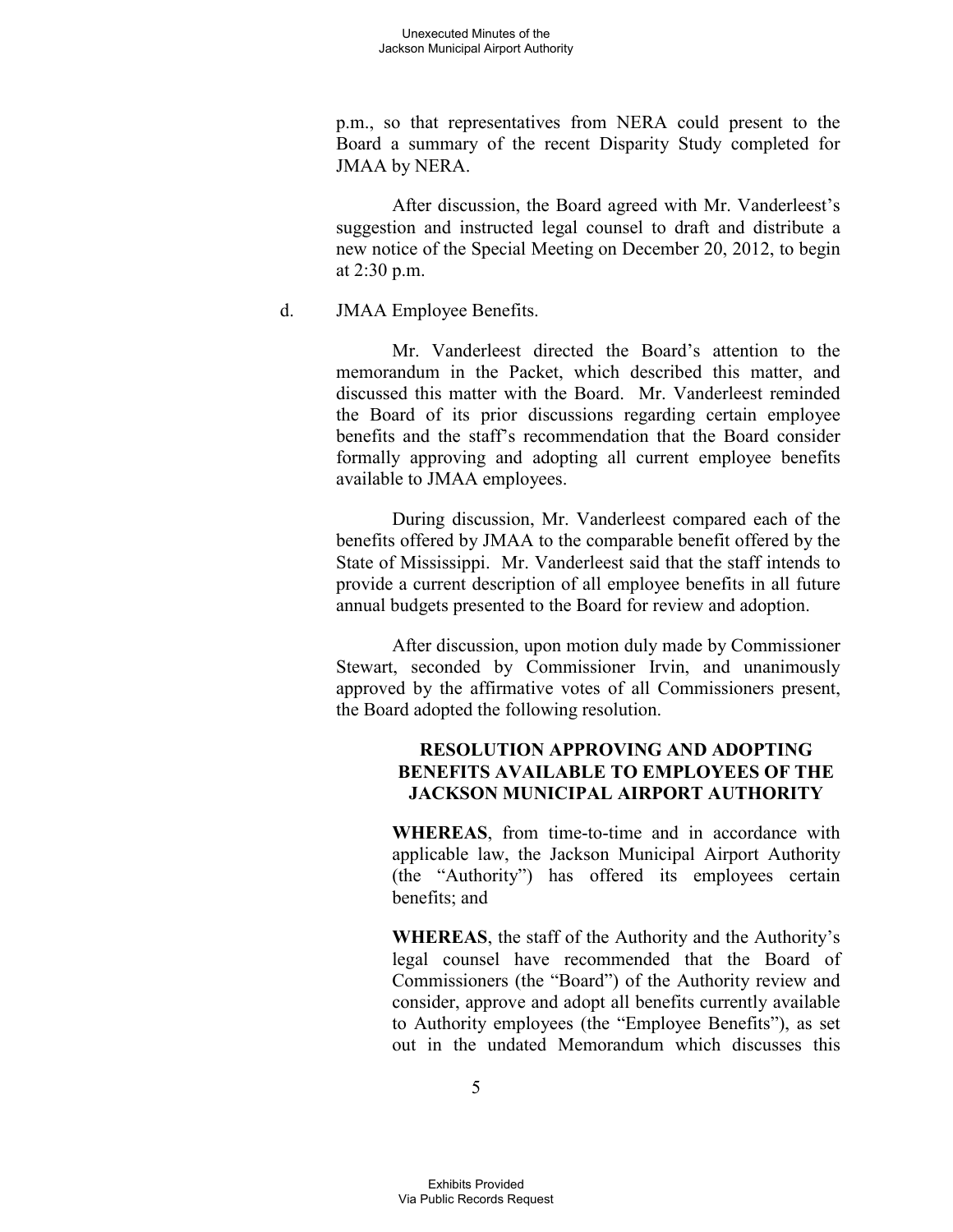matter, which (i) was included in the packet distributed to the Board prior to the November 20, 2012, Special Meeting of the Board, and (ii) is incorporated herein by reference (the "Memorandum"); and

**WHEREAS**, the Board has reviewed the Memorandum and has considered each of the Employee Benefits described therein;

**NOW, THEREFORE, BE IT RESOLVED**, the Board hereby determines that it would be in the best interests of and in furtherance of the duties and responsibilities of the Authority to, and the Board hereby does, approve, adopt and authorize each of the Employee Benefits as described in the Memorandum.

#### **B. Attorney.**

Mr. Moore said that he had no additional matters to discuss with the Board at this time.

## **VI. ACTION ITEMS.**

## **A. Financial Matters.**

## **1.** *Financial Reports for October 2012.*

- a. Balance Sheet: Accept.
- b. Income Statement: Accept.
- c. Claims Docket for October 2012: Approve.

Mr. Vanderleest directed the Board's attention to the above referenced financial reports for October 2012, and the Claims Docket for October 2012, all of which were included in the Packet.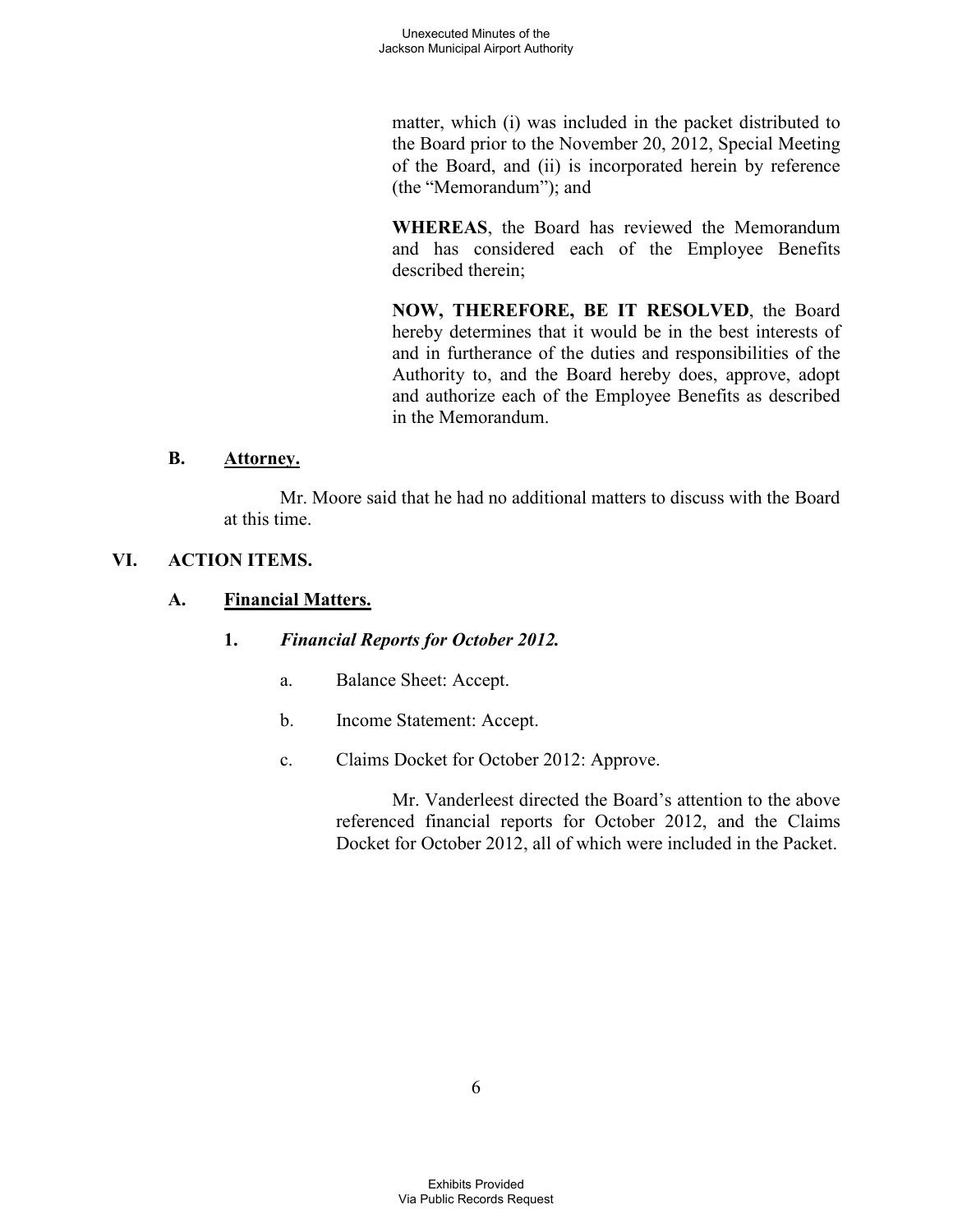After discussion, upon motion duly made by Commissioner Glover, seconded by Commissioner Stewart, and unanimously approved by the affirmative votes of all Commissioners present, the Board adopted the following resolution.

## **RESOLUTION ACCEPTING FINANCIAL REPORTS FOR OCTOBER 2012 AND APPROVING AND AUTHORIZING PAYMENT OF CLAIMS DOCKET FOR OCTOBER 2012**

**WHEREAS**, the Board of Commissioners (the "Board") of the Jackson Municipal Airport Authority (the "Authority") has reviewed and considered (i) the Balance Sheet and the Income Statement for the Authority for the month and period ending October 31, 2012 (the "Financial Reports") and (ii) the Claims Docket of the Authority for the month of October 2012 (the "Claims"), both the Financial Reports and the Claims being (i) included in the packet distributed to the Board prior to the November 20, 2012, Special Meeting of the Board, and (ii) incorporated herein by reference;

**NOW, THEREFORE, BE IT RESOLVED**, the Board hereby (i) accepts the Financial Reports and (ii) approves and authorizes payment of the Claims in the total amount of \$2,391,301.69.

#### **B. Service Agreements.**

There was no discussion or action regarding service agreements at the Meeting.

- **C. Construction Projects.** 
	- **1.** *JMAA Contract No. 002-11-084, North Roadway Pavement Improvements and Equipment Building Construction, JAN: Approve Change Order No. 1.*
	- **2.** *JMAA Contract No. 014-11-372-23, Airport Security and Access Control Systems Improvements: Premises Distribution System, JAN: Approve Addendum to Engineering Agreement.*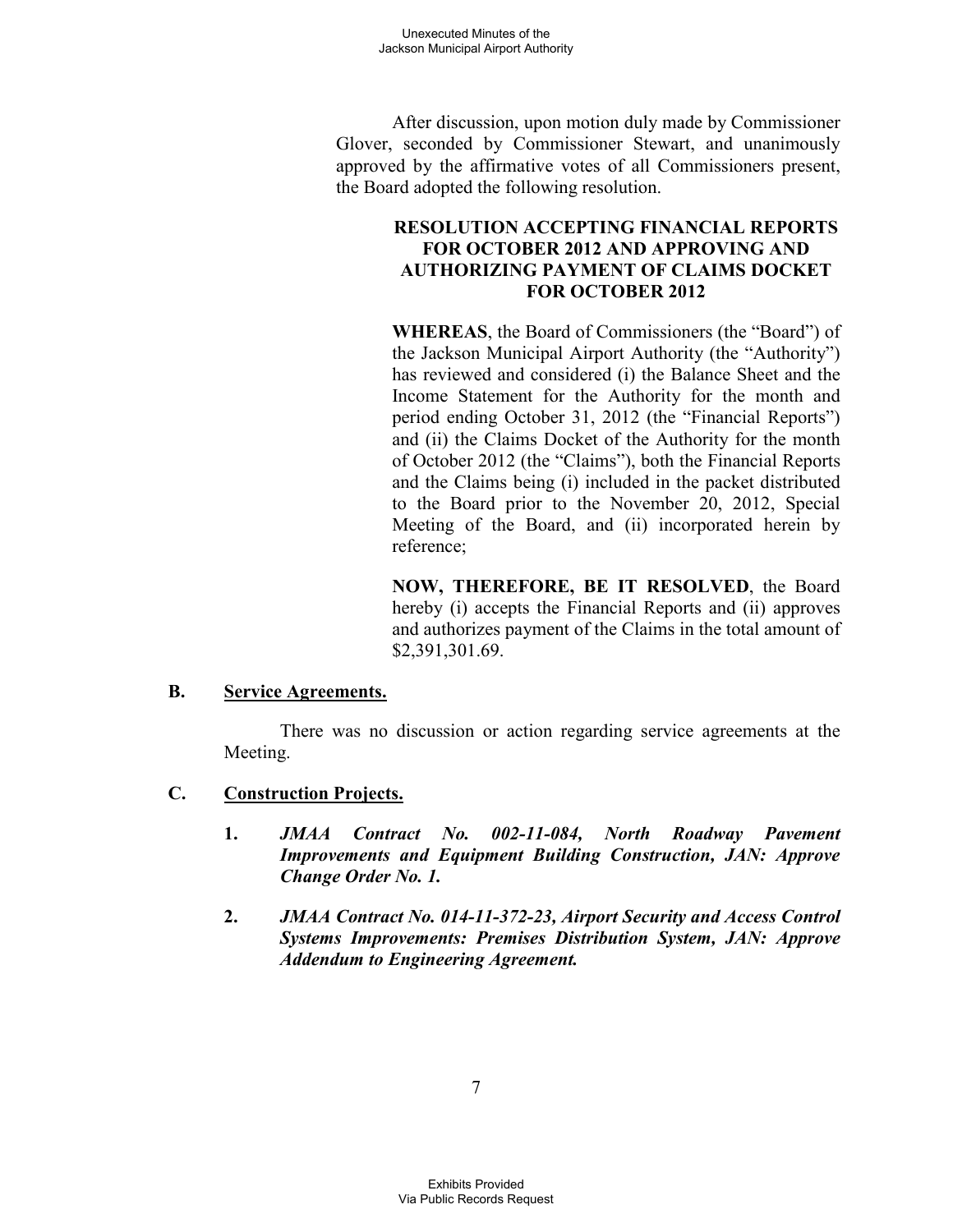#### **3.** *JMAA Contract No. 009-12-014, East Parallel Runway 16L/34R Pavement Rehabilitation, Phase II, JAN: Approve Change Order No. 1.*

Mr. Vanderleest directed the Board's attention to the memoranda in the Packet, which described these matters, and discussed these matters with the Board.

After discussion, upon motion duly made by Commissioner Stewart, seconded by Commissioner Glover, and unanimously approved by the affirmative votes of all Commissioners present, the Board adopted the following resolution.

#### **RESOLUTION APPROVING AND AUTHORIZING CERTAIN ACTIONS WITH RESPECT TO CERTAIN CONSTRUCTION PROJECTS**

**WHEREAS**, the staff of the Jackson Municipal Airport Authority (the "Authority") has recommended that the Board of Commissioners (the "Board") of the Authority approve and authorize certain actions with respect to certain construction projects identified below, all as more particularly described in certain memoranda (i) included in the packet distributed to the Board prior to the November 20, 2012, Special Meeting of the Board, and (ii) incorporated herein by reference (separately, each a "Memorandum;" collectively, the "Memoranda"); and

**WHEREAS**, the Board has reviewed the Memoranda and considered the recommendations therein by the staff of the Authority;

**NOW, THEREFORE, BE IT RESOLVED**, the Board hereby determines that it would be in the best interests of and in furtherance of the duties and responsibilities of the Authority to, and the Board hereby does, take the following actions:

1. The Board approves and authorizes (i) execution and accomplishment of Change Order No. 1 to Contract No. 002-11-084 with Harris Constructors, Inc. in connection with Project No. 002-11, North Roadway Pavement Improvements and Equipment Building Construction at Jackson – Medgar Wiley Evers International Airport ("JAN") (the "North Runway Pavement and Equipment Building Project"); and (ii) an amended North Runway Pavement and Equipment Building Project budget of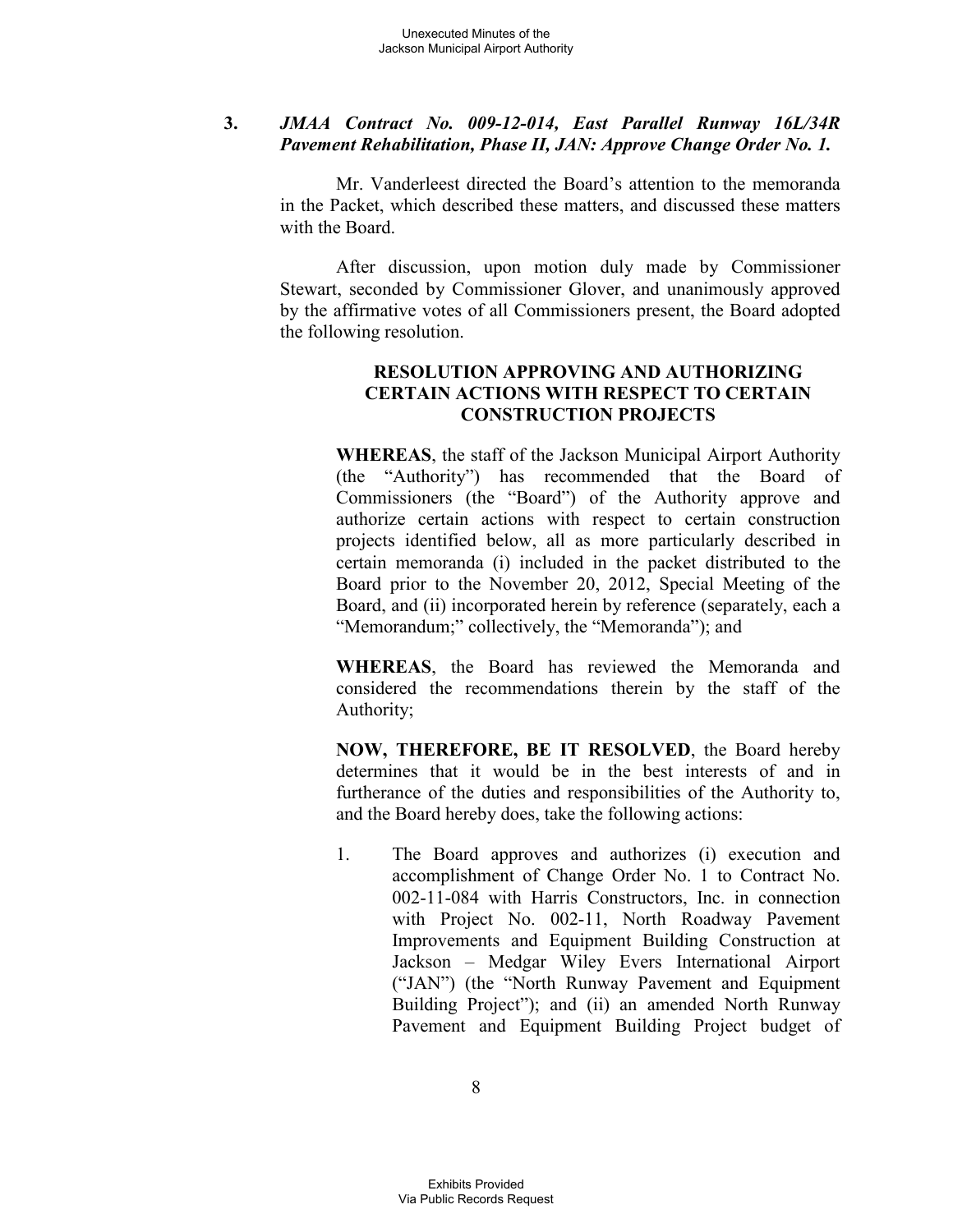\$1,159,886, all as more particularly described in the Memorandum dated November 10, 2012, which describes this matter.

- 2. The Board approves and authorizes (i) negotiation and execution of an addendum to the existing professional services agreement with Waggoner Engineering, Inc. ("WEI"), whereby WEI will provide certain structural engineering design services in support of JMAA Project No. 014-11, Airport Security and Access Control Systems Improvements/Premises Distribution System project at JAN (the "ACS/PDS Project"), the cost of said additional services not to exceed \$10,900 (the "WEI Addendum"), said WEI Addendum to be in such form and to contain such terms and conditions consistent with the Memorandum dated November 2, 2012, which describes this matter, as may be deemed appropriate by the Chief Executive Officer of the Authority, as evidenced by his execution thereof; and (ii) an increase in the ACS/PDS Project budget to \$20,614,344, all as set forth in said Memorandum.
- 3. The Board approves and authorizes execution and accomplishment of Change Order No. 1 to Contract No. 009-12-014 with APAC-Mississippi, Inc. in connection with Project No. 009-12, East Parallel Runway 16L/34R Pavement Rehabilitation, Phase II at JAN, as more particularly described in the Memorandum dated November 6, 2012, which describes this matter.

## **D. Procurements.**

There was no discussion or action regarding procurements at the Meeting.

## **E. Grants.**

There was no discussion or action regarding grants at the Meeting.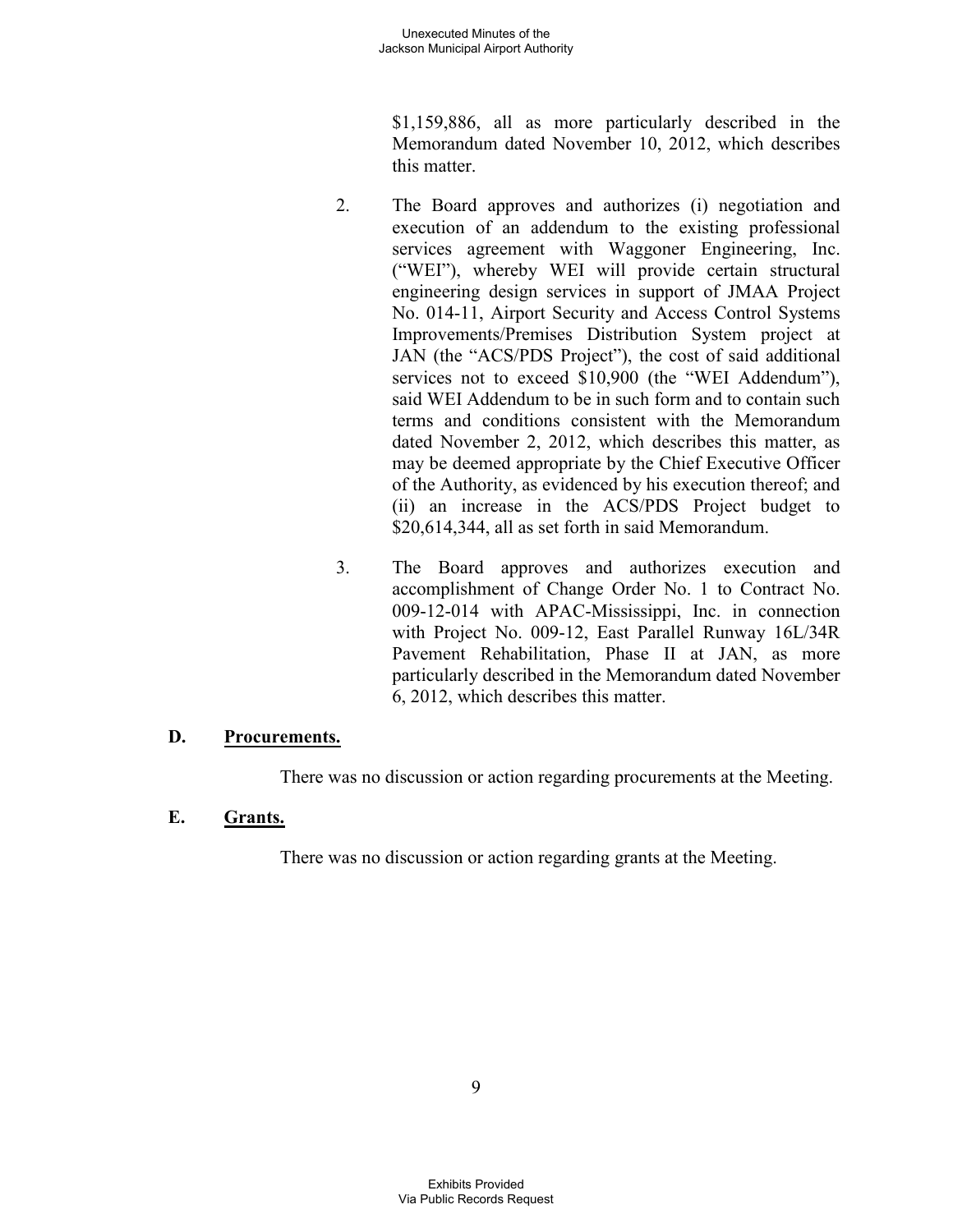## **F. Other Matters.**

#### **1.** *Non-Commercial Ground Rent Adjustment.*

Mr. Vanderleest directed the Board's attention to the memorandum in the Packet, which described this matter, and discussed this matter with the Board.

After discussion, upon motion duly made by Commissioner Stewart, seconded by Commissioner Irvin, and unanimously approved by the affirmative votes of all Commissioners present, the Board adopted the following resolution.

#### **RESOLUTION APPROVING AND AUTHORIZING INCREASE IN NON-COMMERCIAL GROUND RENT RATES AT JACKSON-MEDGAR WILEY EVERS INTERNATIONAL AIRPORT**

**WHEREAS**, the Board of Commissioners (the "Board") of the Jackson Municipal Airport Authority (the "Authority") previously approved and authorized negotiation and execution of a professional services agreement with Aviation Management Consulting Group ("AMCG"), whereby AMCG would prepare a Market Rent Study (the "Study") for the leasehold held by JJSA Aviation, LLC ("JJSA"); and

**WHEREAS**, based on the results of the Study, AMCG (i) recommended that the ground rental rate for non-commercial leases at Jackson-Medgar Wiley Evers International Airport ("JAN") be increased from the current rate of \$0.25 per square foot per year to \$0.26 per square foot per year and (ii) provided a Letter of Opinion (the "Opinion") stating that the new higher rate is appropriate for other similar leaseholders at JAN, specifically Tri-Jet, LLC ("Tri-Jet") and Next Group, LLC ("Next Group"); and

**WHEREAS**, the staff of the Authority has recommended that the Board accept and adopt the Study prepared by AMCG, including the Opinion, all as more particularly described in the memorandum dated October 31, 2012, which was (i) included in the packet distributed to the Board prior to the November 20, 2012, Special Meeting of the Board, and (ii) incorporated herein by reference (the "Memorandum"); and

**WHEREAS**, the staff has further recommended that the Board approve and authorize an adjustment to the rental payments of (i)

10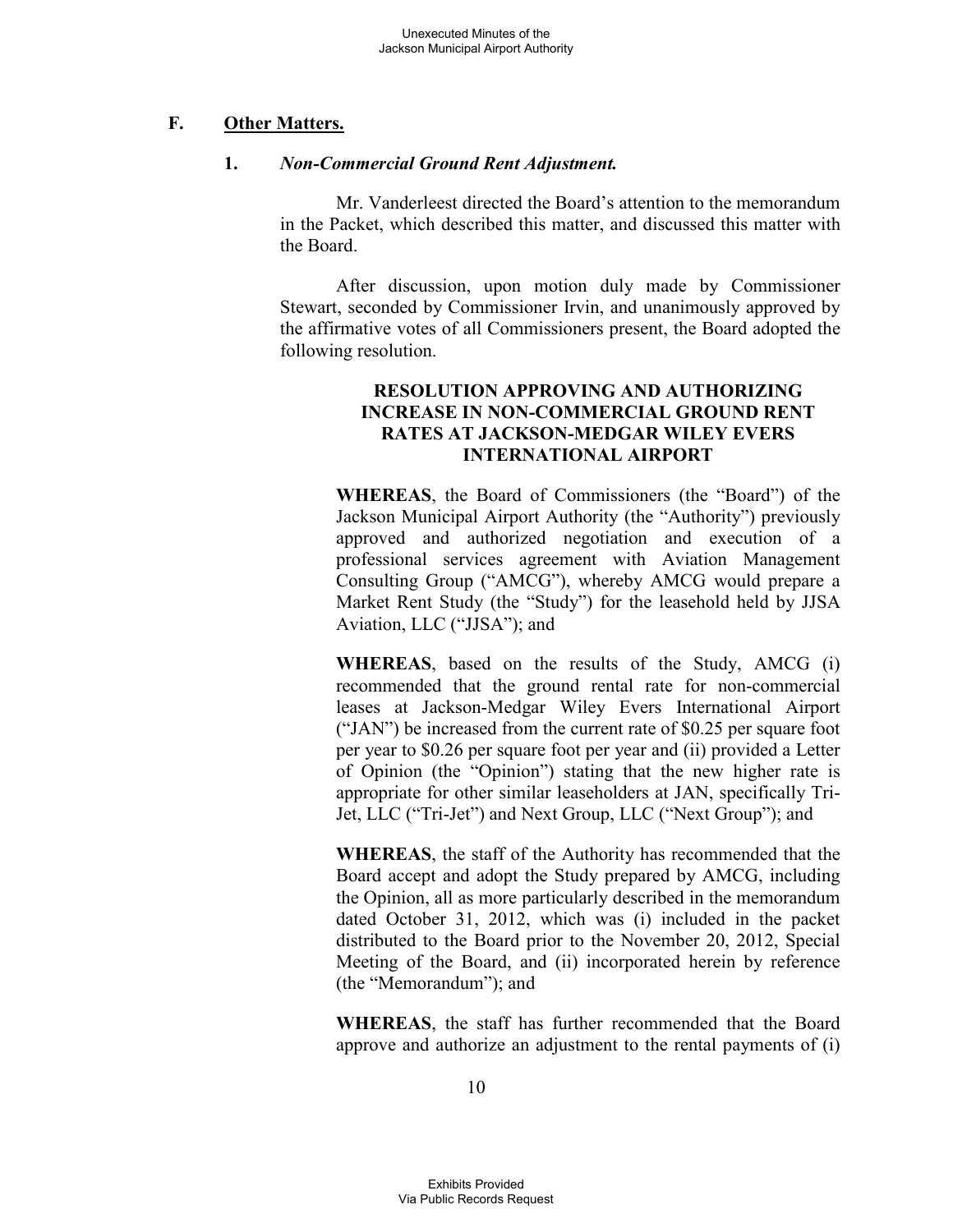JJSA as of October 15, 2012; (ii) Tri-Jet as of January 1, 2013; and (iii) Next Group as of January 1, 2014; all as provided for in the leases with each such leaseholder and at the rental rate described above; and

**WHEREAS**, the Board has reviewed the Memorandum, the Study and the Opinion, and has considered the recommendations of the staff;

**NOW, THEREFORE, BE IT RESOLVED**, the Board hereby determines that it would be in the best interests of and in furtherance of the duties and responsibilities of the Authority to, and the Board hereby does, (i) accept and adopt the Study and (ii) approves and authorizes, as recommended in the Study and Opinion, adjustments in rental payments by JJSA, Tri-Jet and Next Group, all in accordance with the foregoing and the leases of the leaseholders.

# **2.** *Denbury Onshore, LLC – Requests for Mineral Leases.*

See the action taken by the Board earlier in the Meeting as described on page 2 of these Minutes.

## **3.** *JMAA Employee Benefits.*

See the action taken by the Board earlier in the Meeting as described on page 5 of these Minutes.

## **4.** *Early Issues.*

There was no discussion or action regarding early issues during the Meeting.

# **5.** *Board Travel.*

There was no discussion or action regarding Board travel during the Meeting.

# **VII. DISCUSSION: STRATEGIC INITIATIVES.**

There was no discussion or action regarding strategic initiatives at the Meeting.